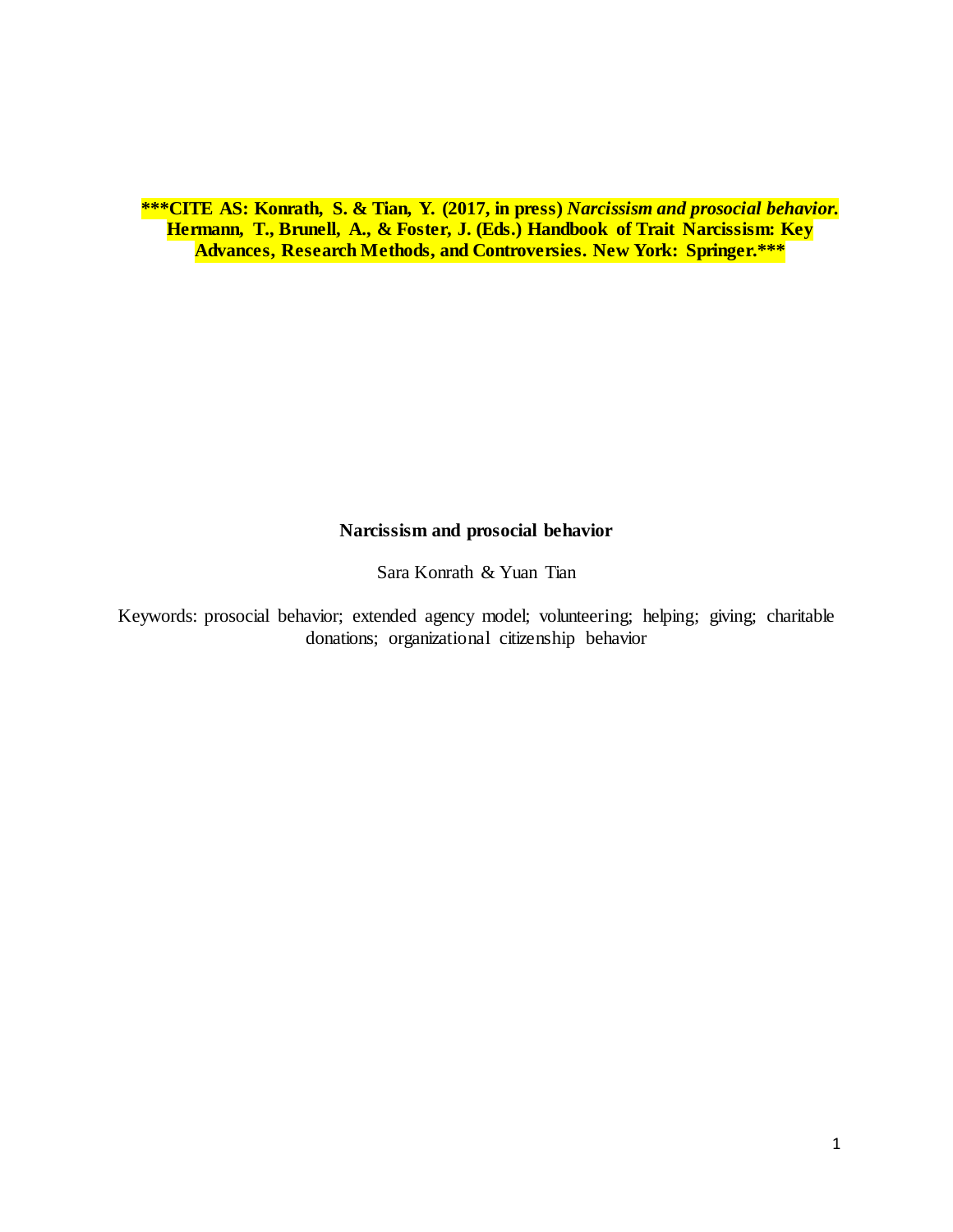There are different types of narcissism, and the current chapter primarily reviews the relationship between *grandiose* narcissism and prosocial behavior. Unless specified otherwise, the term *narcissism* refers to *grandiose narcissism*, which is a personality trait that involves inflated self-esteem, a need for admiration, and low empathy (Miller & Campbell, 2008). A large body of research examines narcissism and interpersonal relationships. For example, although they make positive first impressions (Paulhus, 1998), they have trouble with longer-term relationships (Campbell & Foster, 2002; Paulhus, 1998). In addition, narcissistic people tend to behave aggressively, especially after being insulted or rejected (Bushman & Baumeister, 1998; Konrath, Bushman, & Campbell, 2006).

Yet, there is comparatively little research on narcissism and *prosocial behavior*, or *actions intended to benefit others* (Batson & Powell, 2003). Perhaps scholars assume that narcissists' lower empathy (Hepper, Hart, & Sedikides, 2014; Watson, Grisham, Trotter, & Biderman, 1984), which is a key predictor of prosocial behavior (Batson, 2011; Fengqin & Zhaohui, 2016), implies that they will behave less prosocially overall. Or, they may assume that more antisocial behavior among narcissistic people implies less prosocial behavior. However, there are many motivations for prosocial behavior, some more altruistic and some more egoistic (Batson, 2011; Batson & Powell, 2003). We posit that more narcissistic people may perform prosocial acts strategically, for example, to improve their reputations or to receive something in return.

The Extended Agency Model can guide predictions about narcissism and prosocial behavior (Campbell & Foster, 2007). In this model, more narcissistic people are seen as being especially motivated by rewards from *agentic* experiences, for example, those involving high status and power. They are also less motivated by rewards from *communal* sources, such as close relationships with others. This combination of high agency and low communion leads narcissistic people to seek power, status, success, and attention, in order to gain *narcissistic esteem* (e.g. feelings of pride, self-esteem, and dominance), while simultaneously avoiding developing deep caring social relationships.

Thus, when narcissistic people behave prosocially, we posit that they may do so only after strategically attending to the potential costs and benefits, rather than making more emotionally-driven or automatic decisions (Zaki & Mitchell, 2013). Narcissistic people could strategically adjust the cost-benefit ratio of giving by *lowering the cost* side of the equation. For example, they may engage in prosocial activities that are easy, quick, and involve one-time commitments. So-called "slackitivism" acts such as sharing messages or liking posts on social media are perfect examples of this (Kristofferson, White, & Peloza, 2014).

They could also *increase the benefit* side of the equation by only helping when benefits or rewards to themselves are obvious. Different kinds of benefits or rewards that can accrue from acting prosocially include *tangible benefits*, like free stickers or other small gifts often given by charities to increase donation behavior (Newman & Shen, 2012) or like gifts giving in close relationships (Carrier, 1991). However, there can also be *intangible* benefits, such as an increased reputation, receiving attention, or increasing recipients' sense of obligation to return favors. Overall, although many people give to and help others because they care about fulfilling others' needs (an *altruistic* motivation), the Extended Agency Model suggests that narcissistic people may be less intrinsically motivated by such concerns.

# **Summary of key advancements: What do we know?**

We next review the research literature to date on grandiose narcissism and prosocial behavior, interpreting it in light of the Extended Agency Model. Some prosocial behavior occurs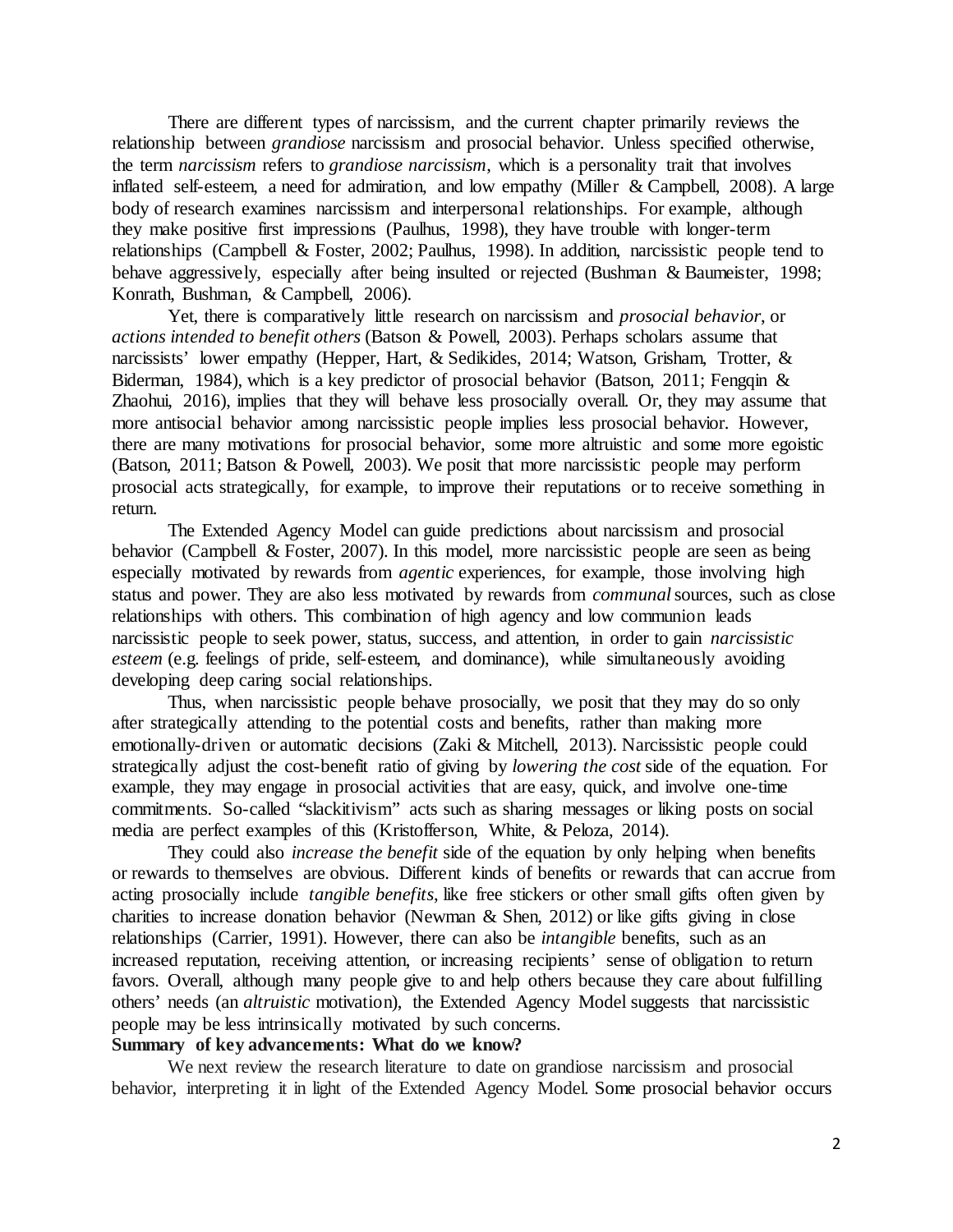within the context of *formal*, organizational settings such as nonprofit organizations (e.g. donating money, volunteering) or workplaces (e.g. organizational citizenship behaviors). Others are more *informal,* and occur as part of our daily lives, while interacting with friends, relatives, and even strangers. Across these contexts, prosocial behaviors can range from more spontaneous to more planned acts, more casual to more serious acts, more direct versus more indirect acts, and more emotional versus more practical types of support (McGuire, 1994; Pearce & Amato, 1980; Smithson & Amato, 1982). Although research on narcissism and prosocial behavior is only in its infancy, it already has wide coverage across formal and informal prosocial behaviors, and across a number of these other dimensions.

# **Formal prosocial behaviors**

#### *Volunteering for nonprofit organizations*

In 2015, 24.9% of Americans donated their time to nonprofit organizations ("Corporation for National & Community Service," 2017). Although narcissism is unrelated to the propensity to volunteer (Kauten & Barry, 2016; Konrath, Ho, & Zarins, 2016), this may be because people volunteer for many reasons, some of which are more altruistic, and some of which involve receiving personal benefits (Clary & Snyder, 1999; Clary et al., 1998). Theoretically, narcissistic people should have less altruistic, and more self-oriented, reasons for volunteering.

However, there are some inconsistent results. Of three known studies on this topic, two found that narcissistic adults have less *altruistic* motives for volunteering (Brunell, Tumblin, & Buelow, 2014; Konrath et al., 2016). However, another study found no such relationship among college students (Brunell et al, 2014, Study 2). Of the three studies, two found that narcissistic people volunteer because it's important to others, a *social* motive for volunteering (Brunell et al, 2014). Two studies also found a positive association between narcissism and volunteering to enhance one's *career* (Brunell et al, 2014). There have been inconsistent relationships between narcissism and two other motives: desiring to learn more (*understanding* motive) and desiring to protect oneself (*protective* motive; Brunell et al, 2014; Konrath et al, 2016). And oddly, no study has found that narcissists volunteer to enhance their self-esteem (*enhancement* motive).

Overall, the results generally support the Extended Agency Model, which would predict that narcissism is associated with less altruistic, and more self-focused, motives for volunteering. However, the inconsistent results warrant further research attention.

#### *Charitable donations*

Americans donated \$373.25 billion to charity in 2015 (O'Brien, 2017). Yet **t**here is only one known study on the topic of narcissism and charitable donations (Konrath et al., 2016). In line with our theorizing about narcissism and 'slacktivism,' this study found that during a social media campaign to raise funds for ALS (the "ice bucket challenge"), narcissistic people were more likely to post a video of themselves pouring ice water on their heads, and were less likely to actually make a donation to the cause. We think this is because posting a video online allowed narcissistic people to get attention, without the actual cost of the donation.

This area is rich for future studies. For example, since narcissistic people struggle to feel empathy (Hepper et al., 2014), would they be less likely to donate to basic needs charities, such as homeless shelters or food banks? Would they be more likely to make *designated gifts*, that are under their control, versus *unrestricted gifts*, in which the organization can use the money however it's most needed? Would they be more likely to donate to charities in the presence of tangible (e.g. free gifts with donation) or intangible (e.g. in public, or having name listed on website) benefits? Finally, would they respond differently to different types of charitable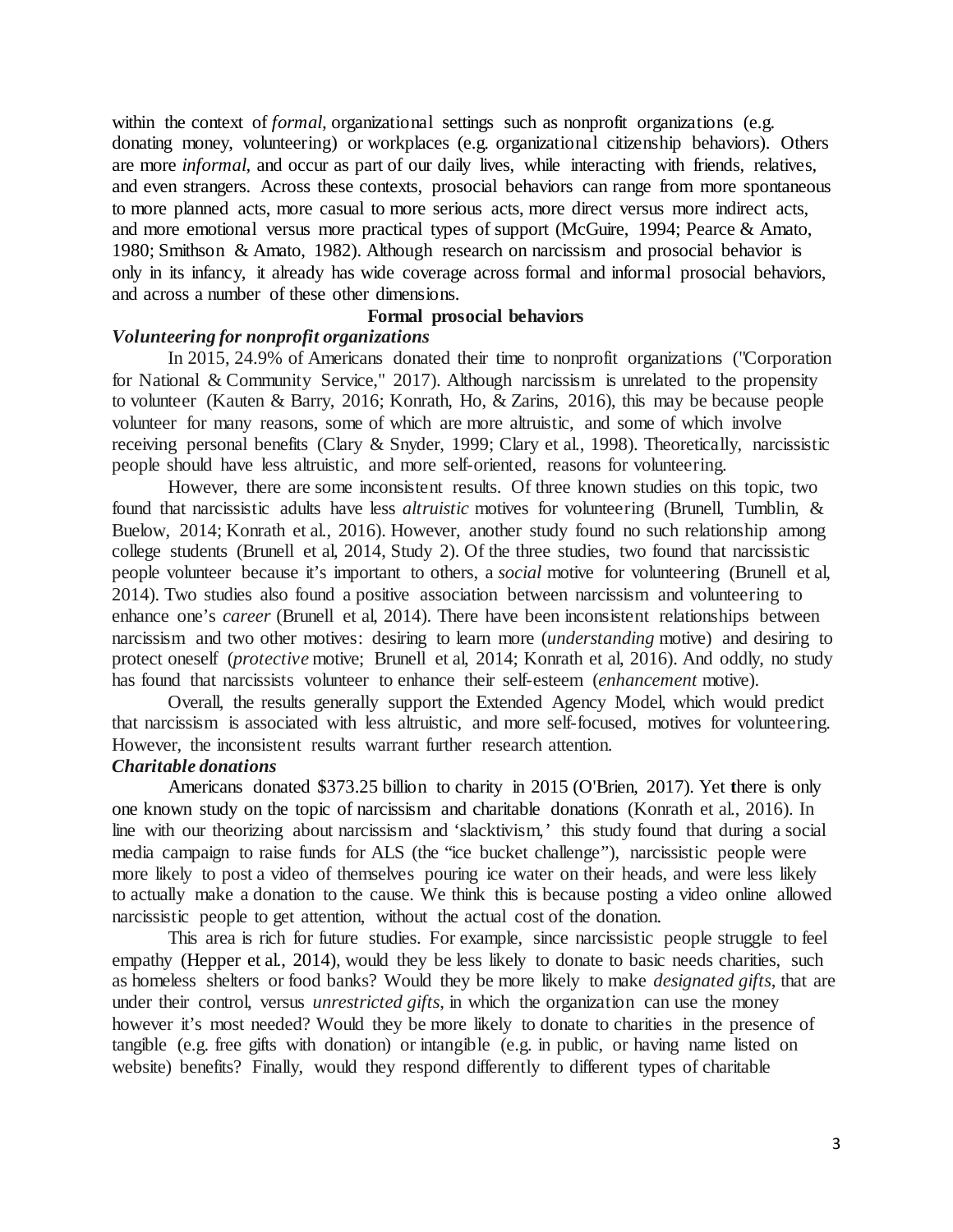appeals? We would expect that they would be more likely to donate when the appeal was framed in terms of how it could benefit themselves rather than others (Willer, Wimer, & Owens, 2015). *Organizational citizenship behaviors*

*Organizational citizenship behavior* is prosocial behavior in the workplace that surpasses organizational requirements, such as staying late, helping coworkers, and being actively involved (Organ, 1988). Fewer studies investigate the relationship between narcissism and organizational citizenship behavior, compared to those investigating counterproductive work behavior.

Overall, narcissistic individuals perform fewer organizational citizenship behaviors (Judge, LePine, & Rich, 2006; Min, 2013; Qureshi, Ashfaq, ul Hassan, & Imdadullah, 2015; Yildiz & Öncer, 2012), perhaps because they score lower in organizational trust (Yildiz & Öncer, 2012). Yet, there is a disconnect between self-ratings versus objective ratings. One study found that supervisors rated narcissistic people as *less* likely to perform organizational citizenship behaviors, while narcissistic people self-reported being *more* likely to perform them (Judge et al, 2006).

In addition, the relationship between narcissism and organizational citizenship behaviors may depend upon impression management motives (Qureshi et al., 2015). For instance, one study found that when impression management motives were salient, the negative relationship between narcissism and organizational citizenship behaviors became positive (Qureshi et al., 2015). In other words, in line with the Extended Agency Model, narcissistic employees may perform organizational citizenship behaviors to make a favorable impression in the workplace.

## **Discrepancies between self-reported and observer-reported prosocial behavior**

Some research examines the relationship between narcissism and combined measures of formal and informal prosocial behaviors. Most of these studies find that narcissism is associated with more *self-reported* prosocial behavior (Barry, Lui, & Anderson, 2017; Kauten & Barry, 2014, 2016; Konrath et al., 2016; Zuo, Wang, Xu, Wang, & Zhao, 2016). However, one study finds the opposite pattern (Naderi & Strutton, 2014), and another study finds no association (Jonason, Li, & Teicher, 2010).

Yet in *peer-report* studies, narcissism is uncorrelated with prosocial behavior (Barry et al., 2017; Kauten & Barry, 2014, 2016), which suggests a self-enhancement bias. To further complicate the picture, the parents of more narcissistic children report that they engage in more prosocial behavior (Kauten & Barry, 2016). Future research should try to reconcile these inconsistent findings by conducting additional research or a meta-analytic integration.

## **Informal prosocial behaviors**

Informal prosocial behaviors occur outside of organizational contexts, within other daily life settings. Overall, narcissistic people tend to behave less prosocially in interactions with *strangers*. For example, in a series of hypothetical decisions, narcissistic people allocated more money to themselves, and less to others (Jonason et al., 2010). In a dictator game using real money, narcissistic people gave less money, even when others could punish such ungenerous behavior (Böckler, Sharifi, Kanske, Dziobek, & Singer, 2017). Narcissism is also associated with fewer pro-environmental behaviors and values (Naderi & Strutton, 2014), and taking more natural resources in commons dilemma games (Brunell et al., 2013; Campbell, Bush, Brunell, & Shelton, 2005). However, one study found no relationship between narcissism and the willingness to help by participating in future studies (Giacomin & Jordan, 2015).

There is very little research on narcissism and prosocial behavior with *friends, coworkers, romantic partners, and relatives*. One study examined why narcissistic people give gifts in romantic relationships (Hyun, Park, & Park, 2016), uncovering three key motivations: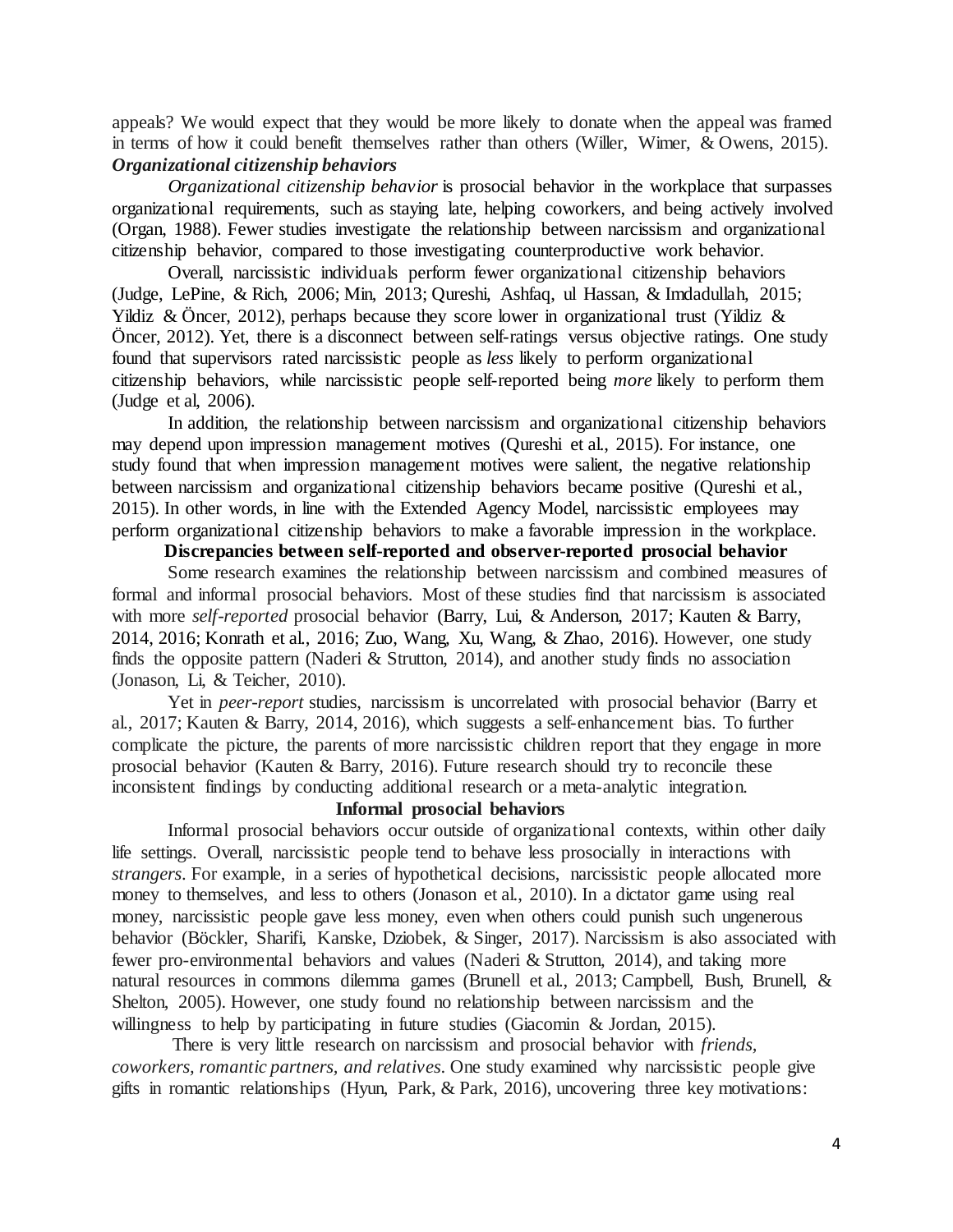intrinsic (e.g. "*Because I love my partner*,"), maintenance (e.g. "*Because I want my partner to treat me well*,") and power (e.g. "*Because I want to impress others*.") This study found that there was no relationship between narcissism and intrinsically motivated giving, but that narcissistic people give gifts in order to maintain their relationships and to impress others. Another study found that more narcissistically exploitative people felt less obligation to return favors to others who had helped them in the past (Brunell et al., 2013). Taken together, these studies confirm the Extended Agency Model by finding that communal concerns are not very motivating to narcissistic people when giving to known others.

## **Situational factors affect the link between narcissism and prosocial behavior**

The relationship between narcissism and prosocial behavior may depend upon situational factors. For example, the Prosocial Tendencies Scale (Carlo & Randall, 2002) assesses selfreported tendencies to help in a variety of different contexts, such as in public, anonymously, when asked, in emotional situations, in dire situations, and for opportunistic reasons (i.e. to receive something in return). In line with the Extended Agency Model, narcissism is consistently associated with performing prosocial behaviors in public (Anderson & Costello, 2009; Eberly-Lewis & Coetzee, 2015; Konrath et al., 2016; Moran, 2016), and it is also associated with more opportunistic helping (Eberly-Lewis & Coetzee, 2015; Konrath et al., 2016). Yet, narcissism is unrelated to helping anonymously, in response to direct requests, in emotional situations, or when in dire need.

Some studies directly manipulate situational variables to examine how these factors might influence the relationship between narcissism and prosocial outcomes. For example, one study examined whether two factors differentially affected the relationship between narcissism and empathic responses after a stranger experienced a breakup (Hepper et al., 2014). Researchers varied the *severity of the person's need* (either mild or severe) and the extent to which the situation was *in the person's control* (high or low control). As would be expected from prior research (Hepper et al., 2014; Watson et al., 1984; Zhou, Zhou, & Zhang, 2010), narcissists had less empathic responses overall. However, this effect was especially strong in situations of *mild need* that were *in the person's control*. Perhaps narcissistic people see these people as less deserving of empathy, either because of low perceived need, or because of high perceived blame.

Another study examined whether narcissistic people could increase their empathic responding when instructed to do so (Hepper et al., 2014). Less narcissistic people felt empathy for a victim of domestic violence, whether or not they were asked to imagine her perspective. However, more narcissistic people only reported feeling empathy for her when they were asked to imagine her perspective. This implies that empathy does not come naturally for more narcissistic people, which might partially explain why their prosocial behavior is not typically driven by altruism. However, it is *possible* for them to empathize when directly asked.

In addition, narcissistic people seem to differentially respond to the degree of social pressure within a situation (Lannin, Guyll, Krizan, Madon, & Cornish, 2014). More narcissistic people are *less* likely to help when directly asked (high social pressure), perhaps as a show of interpersonal domination. However, narcissism is unrelated to the tendency to help when under low social pressure. Although this may seem inconsistent with research finding that narcissism is associated with increased public helping, there is a difference between helping when someone is watching and helping when someone has asked. Future research should attempt to disentangle these results by examining how narcissistic people behave when being observed versus when being directly asked to help.

### **Different types of narcissism**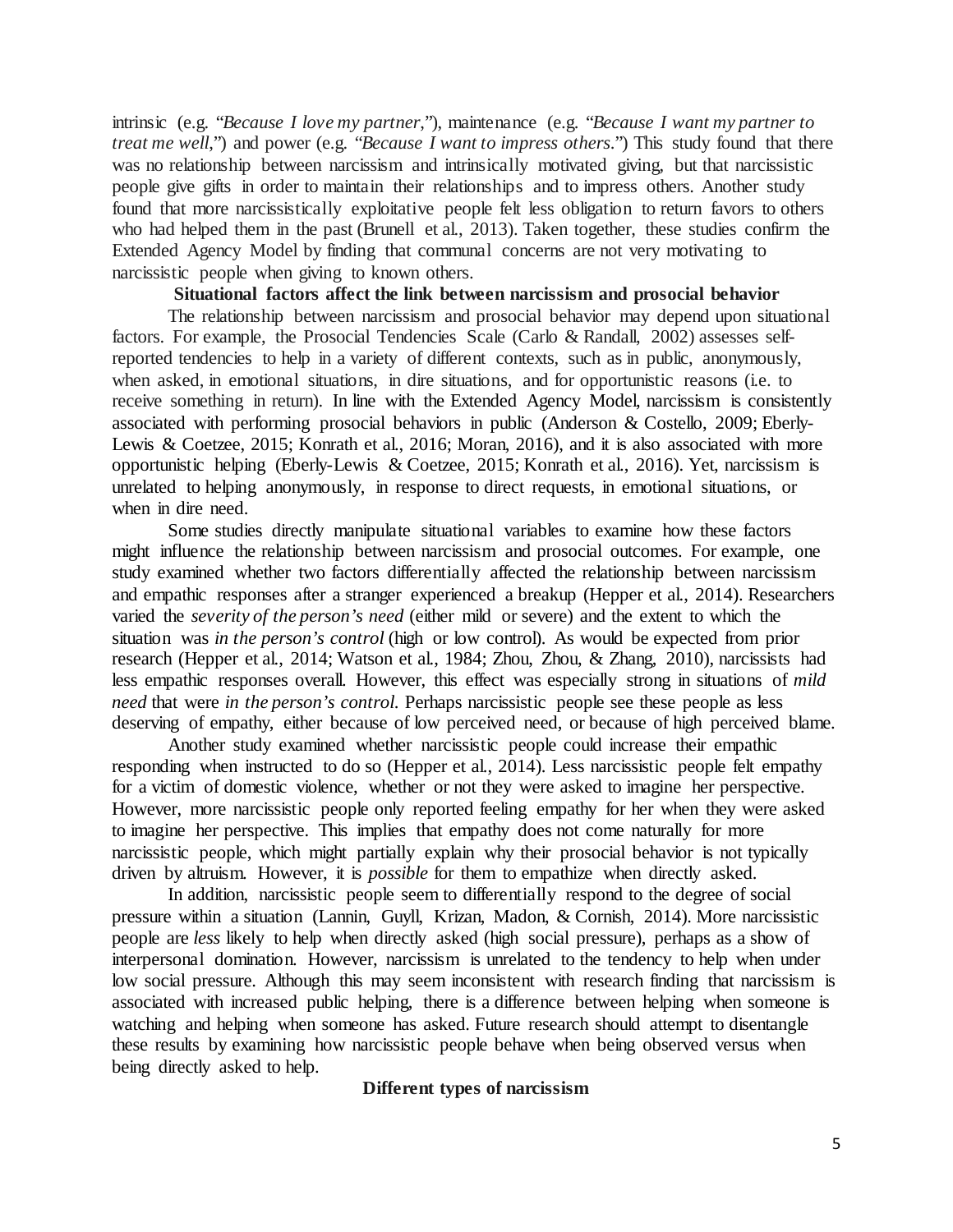Although this chapter focuses on grandiose (or overt) narcissism, other types of narcissism have received less attention in this literature.

#### *Communal narcissism*

Both grandiose and communal narcissists are motivated by power, self-esteem, and entitlement (Gebauer, Sedikides, Verplanken, & Maio, 2012). However, communal narcissists have inflated views of their communal capacities, for example, seeing themselves as being the most helpful or caring person. Very little research focuses on communal narcissism and prosocial behavior. One study found that communal narcissists saw themselves as being helpful, warm, and trustworthy, but peers rated them lower on these attributes (Gebauer et al., 2012). Another found that communal narcissistic adolescents self-reported more *anonymous* prosocial behaviors, but not more *public* prosocial behaviors (Moran, 2016). Thus, in their self-reported behaviors at least, they appear to be more communal. However, the relationship between communal narcissism and prosocial behavior depends upon whether their need for power has been satisfied (Giacomin & Jordan, 2015). Communal narcissists are actually *less* likely to help when their power and status feels secure. However, they are *more* likely to help when their power and status feels insecure.

#### *Vulnerable / covert narcissism*

Both grandiose and vulnerable (or covert) narcissists have high self-focus, and a need for admiration, however, vulnerable narcissists experience feelings of insecurity, contingent selfesteem, and worries about evaluation (Miller et al., 2011; Wink, 1991). The research findings on vulnerable narcissism and prosocial behavior are mixed. Some studies find that vulnerable narcissists are more prosocial (Barry et al., 2017), others find the opposite (Min, 2013; Zhou et al., 2010), and others find no relationship, whether helping in private or public (Kauten & Barry, 2016; Moran, 2016), or when rated by observers (Barry et al., 2017; Kauten & Barry, 2016). Clearly, more research is needed, but one study demonstrates how social pressure may matter. Vulnerable narcissists are *less* likely to help when under *low* social pressure (Lannin et al., 2014). However, when directly asked (high social pressure), there is no relationship between vulnerable narcissism and helping. Perhaps vulnerable narcissists feel uncomfortable directly refusing to help, but are okay with saying no in less direct situations.

#### **Summary**

Prior research suggests that (grandiose) narcissistic people are less likely to self-enhance on communal aspects of the self, compared to agentic ones (Campbell, Rudich, & Sedikides, 2002; Paulhus & John, 1998). However, in our review, we found that narcissistic people *selfreported more* prosocial behavior, while *actually behaving less* prosocially. We also find that *peers* do not see them as especially prosocial. So narcissistic people may be motivated to exaggerate their prosociality at times, a question that warrants further understanding. However, in line with the Extended Agency Model, narcissistic people do not report having purely altruistic reasons for giving and helping. Instead, research supports the idea that narcissistic people are prosocial in a strategic way: they are more likely to help in public or in order to receive some sort of benefit or reward, and they are less likely to volunteer for altruistic reasons. Research has also uncovered several relevant situational variables that influence the relationship between narcissism and prosocial behavior. In terms of other types of narcissism, more research is needed to better understand why, and under which conditions, communal and vulnerable narcissists behave more prosocially.

### **Future directions**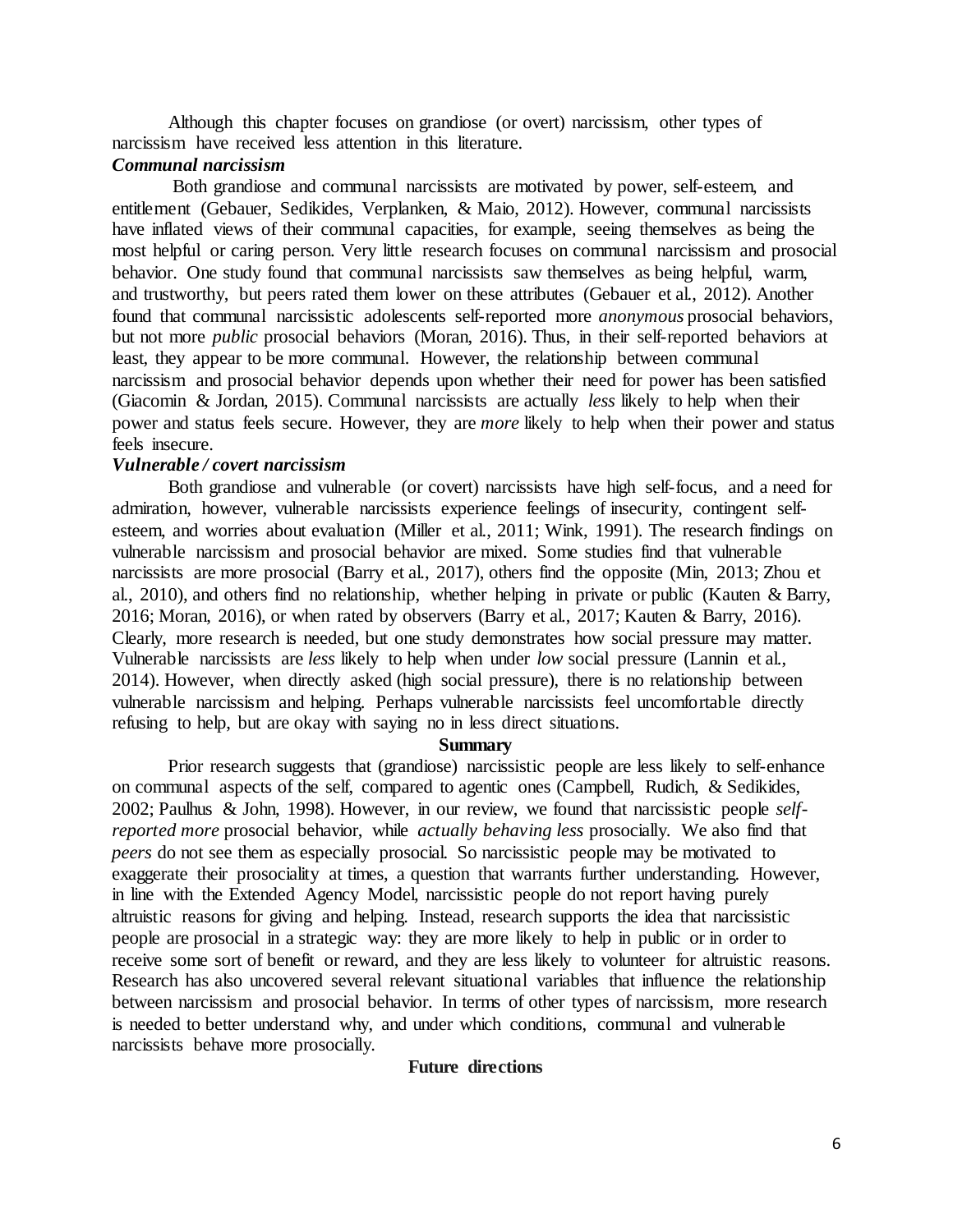Future research needs a more systematic approach that identifies situations in which narcissistic people are more or less likely to behave prosocially. Since the majority of research to date is on American adolescents and college students, this work should also be extended to broader populations. We recommend that scholars be guided by the Extended Agency Model and in particular, our application of that model in terms of the salience of the costs and benefits of prosocial behavior among narcissistic people.

To date, most research on this topic is correlational, which is not surprising given that narcissism is a trait. However, it is currently unknown how narcissism *causally* influences prosocial behavior. Thus, we recommend experiments that manipulate state narcissism levels (i.e. temporary self-focused states) to determine how narcissism affects prosocial behaviors across different situations. Related to this, some of the best studies to date vary situational variables and examine how narcissistic people react (e.g. Hepper et al, 2014). We recommend that future researchers continue to do so in order to determine key precipitating conditions for prosocial behavior among narcissistic people. It might be fruitful to directly examine to what extent narcissistic people rationally attend to the costs and benefits of prosocial behavior, versus taking a more intuitive, automatic approach to helping others (Zaki & Mitchell, 2013).

The literature currently includes wide coverage of different types of prosocial behaviors (McGuire, 1994; Pearce & Amato, 1980; Smithson & Amato, 1982). However, the majority of the research involves recipients who are strangers, rather than known others. Among strangers, there is very limited research on the topics of charitable donations and more serious helping (e.g. emergency). Among known others, there is no known research on the topic of narcissism and more intensive caregiving behaviors, either with loved ones (e.g. caring for infants or sick relatives) or with strangers (e.g. providing care as part of one's profession).

Research on narcissism and prosocial behavior is in its early stages, with many exciting potential future directions. For now, based on the results of this review, we would advise people that they should pay attention to narcissists' actions, rather than their words, and that when narcissistic people do behave prosocially, it might be judicious to question their motives.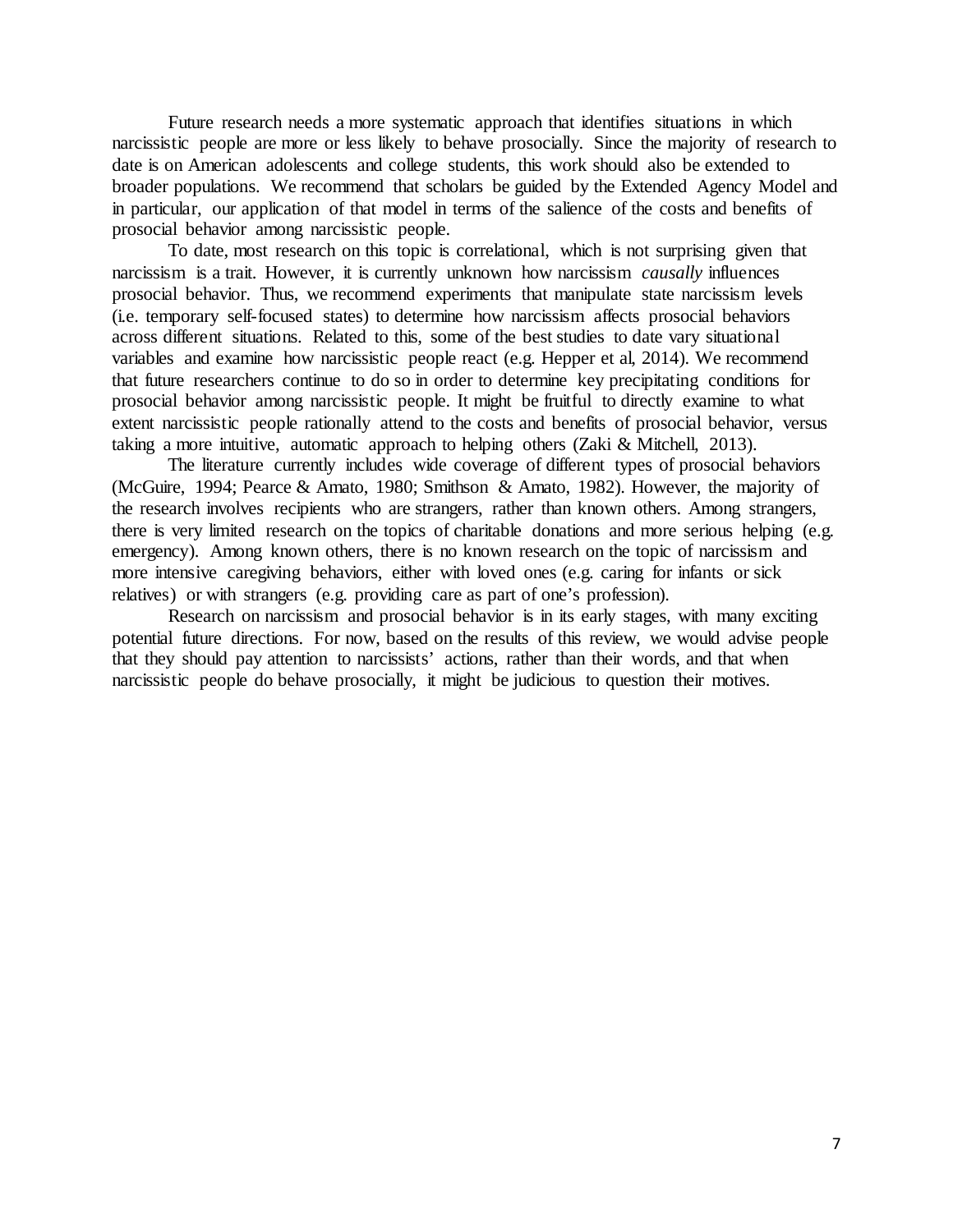## **References**

- Anderson, K., & Costello, P. (2009). Relationships between prosocial behavior, spirituality, narcissism, and satisfaction with life. *Journal of Gustavus Undergraduate pshychology, 5*.
- Barry, C. T., Lui, J. H., & Anderson, A. C. (2017). Adolescent narcissism, aggression, and prosocial behavior: the relevance of socially desirable responding. *Journal of Personality Assessment, 99*(1), 46-55.
- Batson, C. D. (2011). *Altruism in humans*: Oxford University Press.
- Batson, C. D., & Powell, A. (2003). Altruism and prosocial behavior. In T. Millon & M. Lerner (Eds.), *Handbook of Psychology. Personality and Social Psychology* (Vol. Vol. 5). Hoboken, NJ: John Wiley & Sons, Inc.
- Böckler, A., Sharifi, M., Kanske, P., Dziobek, I., & Singer, T. (2017). Social decision making in narcissism: Reduced generosity and increased retaliation are driven by alterations in perspective-taking and anger. *Personality and Individual Differences, 104*, 1-7.
- Brunell, A. B., Davis, M. S., Schley, D. R., Eng, A. L., van Dulmen, M. H. M., Wester, K. L., & Flannery, D. J. (2013). A new measure of interpersonal exploitativeness. *Frontiers in psychology, 4*. doi:299
- 10.3389/fpsyg.2013.00299
- Brunell, A. B., Tumblin, L., & Buelow, M. T. (2014). Narcissism and the Motivation to Engage in Volunteerism. *Current Psychology, 33*(3), 365-376.
- Bushman, B. J., & Baumeister, R. F. (1998). Threatened Egotism, Narcissism, Self-Esteem, and Direct and Displaced Aggression: Does Self-Love or Self-Hate Lead to Violence? *Journal of Personality and Social Psychology, 75*(1), 219-229.
- Campbell, W. K., Bush, C. P., Brunell, A. B., & Shelton, J. (2005). Understanding the Social Costs of Narcissism: The Case of the Tragedy of the Commons. *Personality and Social Psychology Bulletin, 31*(10), 1358-1368. doi:10.1177/0146167205274855
- Campbell, W. K., & Foster, C. A. (2002). Narcissism and Commitment in Romantic Relationships: An Investment Model Analysis. *Personality and Social Psychology Bulletin, 28*(4), 484-495. doi:10.1177/0146167202287006
- Campbell, W. K., Rudich, E. A., & Sedikides, C. (2002). Narcissism, Self-Esteem, and the Positivity of Self-Views: Two Portraits of Self-Love. *Personality and Social Psychology Bulletin, 28*(3), 358-368. doi:10.1177/0146167202286007
- Carlo, G., & Randall, B. A. (2002). The development of a measure of prosocial behaviors for late adolescents. *Journal of youth and adolescence, 31*(1), 31-44.
- Carrier, J. (1991). *Gifts, commodities, and social relations: A Maussian view of exchange.* Paper presented at the Sociological forum.
- Clary, E. G., & Snyder, M. (1999). The Motivations to Volunteer. *Current Directions in Psychological Science, 8*(5), 156-159. doi:10.1111/1467-8721.00037
- Clary, E. G., Snyder, M., Ridge, R. D., Copeland, J., Stukas, A. A., Haugen, J., & Miene, P. (1998). Understanding and Assessing the Motivations of Volunteers: A Functional Approach. *Journal of Personality and Social Psychology, 74*(6), 1516-1530.
- Corporation for National & Community Service. (2017). *Information on volunteering and civic engagement.* Retrieved from <http://www.volunteeringinamerica.gov/>
- Eberly-Lewis, M. B., & Coetzee, T. M. (2015). Dimensionality in adolescent prosocial tendencies: Individual differences in serving others versus serving the self. *Personality and Individual Differences, 82*, 1-6.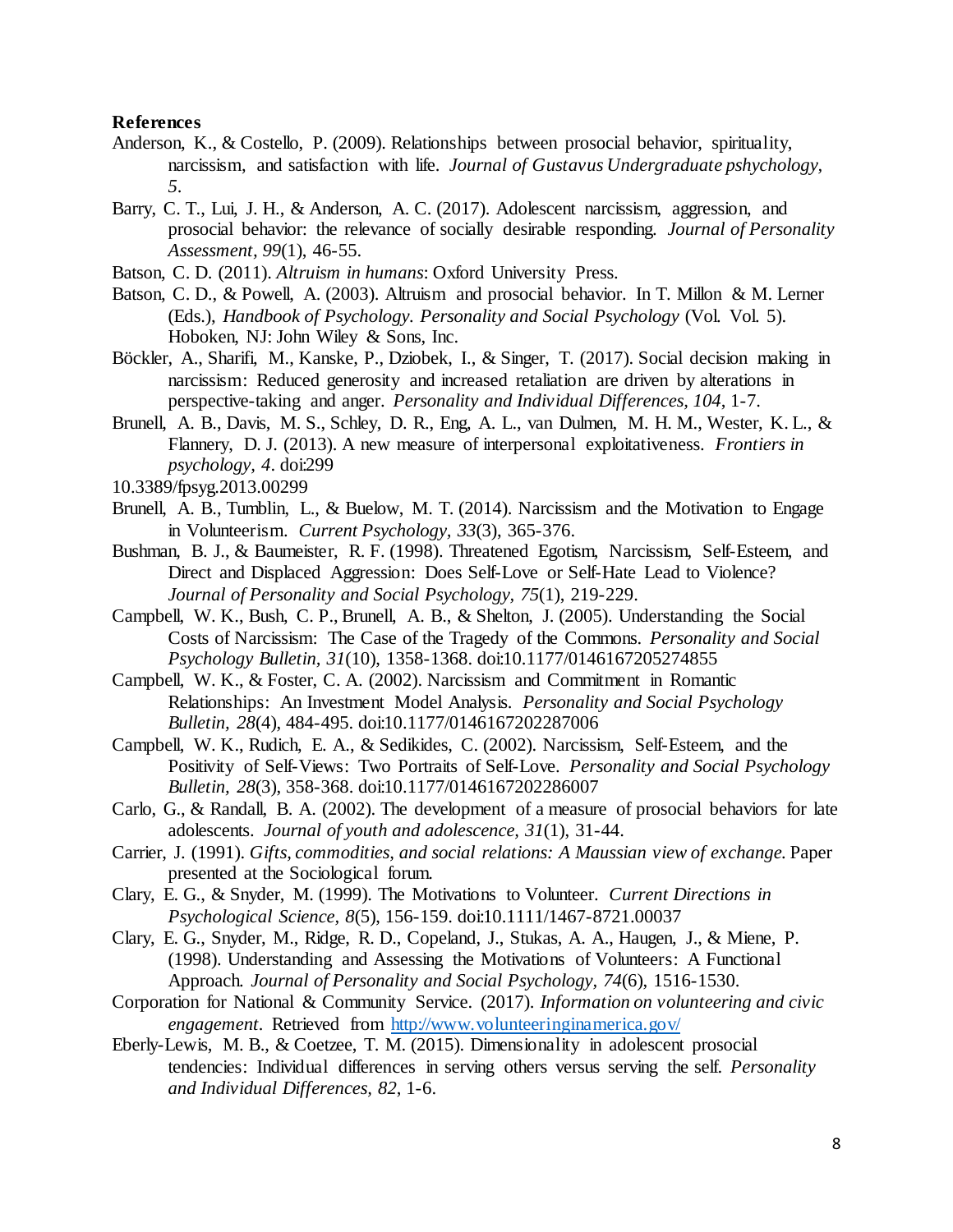- Fengqin, D., & Zhaohui, L. (2016). Association between empathy and prosocial behavior: A systematic review and meta-analysis. *Advances in Psychological Science, 24*(8), 1159- 1174.
- Gebauer, J. E., Sedikides, C., Verplanken, B., & Maio, G. R. (2012). Communal narcissism. *Journal of Personality and Social Psychology, 103*(5), 854.
- Giacomin, M., & Jordan, C. H. (2015). Validating power makes communal narcissists less communal. *Self and Identity, 14*(5), 583-601.
- Hepper, E. G., Hart, C. M., & Sedikides, C. (2014). Moving Narcissus: Can Narcissists Be Empathic? *Personality and Social Psychology Bulletin, 40*(9), 1079-1091. doi:10.1177/0146167214535812
- Hyun, N. K., Park, Y., & Park, S. W. (2016). Narcissism and gift giving: Not every gift is for others. *Personality and Individual Differences, 96*, 47-51.
- Jonason, P. K., Li, N. P., & Teicher, E. A. (2010). Who is James Bond? The Dark Triad as an agentic social style. *Individual Differences Research, 8*(2), 111.
- Judge, T. A., LePine, J. A., & Rich, B. L. (2006). Loving yourself abundantly: Relationship of the narcissistic personality to self-and other perceptions of workplace deviance, leadership, and task and contextual performance. *Journal of Applied Psychology, 91*(4), 762-775.
- Kauten, R., & Barry, C. T. (2014). Do you think I'm as kind as I do? The relation of adolescent narcissism with self-and peer-perceptions of prosocial and aggressive behavior. *Personality and Individual Differences, 61*, 69-73.
- Kauten, R., & Barry, C. T. (2016). Adolescent narcissism and its association with different indices of prosocial behavior. *Journal of Research in Personality, 60*, 36-45.
- Konrath, S., Bushman, B., & Campbell, W. K. (2006). Attenuating the link between threatened egotism and aggression. *Psychological Science, 17*(11), 995-1001. doi:PSCI1818 [pii]10.1111/j.1467-9280.2006.01818.x
- Konrath, S., Ho, M.-H., & Zarins, S. (2016). The strategic helper: Narcissism and prosocial motives and behaviors. *Current Psychology*, 1-13.
- Kristofferson, K., White, K., & Peloza, J. (2014). The nature of slacktivism: How the social observability of an initial act of token support affects subsequent prosocial action. *Journal of Consumer Research, 40*(6), 1149-1166.
- Lannin, D. G., Guyll, M., Krizan, Z., Madon, S., & Cornish, M. (2014). When are grandiose and vulnerable narcissists least helpful? *Personality and Individual Differences, 56*, 127-132.
- McGuire, A. M. (1994). Helping behaviors in the natural environment: Dimensions and correlates of helping. *Personality and Social Psychology Bulletin, 20*(1), 45-56.
- Miller, J. D., & Campbell, W. K. (2008). Comparing Clinical and Social Personality Conceptualizations of Narcissism. *Journal of Personality, 76*(3), 449-476.
- Miller, J. D., Hoffman, B. J., Gaughan, E. T., Gentile, B., Maples, J., & Keith Campbell, W. (2011). Grandiose and vulnerable narcissism: A nomological network analysis. *Journal of Personality, 79*(5), 1013-1042.
- Min, H. Y. (2013). The Relationship Between Self-Differentiation and Covert Narcissism in Terms of Teachers' Organization Citizenship Behavior in Childcare Centers. *Korean Journal of Child Studies, 34*(5), 115-126.
- Moran, E. V. (2016). The Relation of Adolescent Narcissism and Prosocial Behavior with Cooperative and Competitive Attitudes. *Honors thesis, The University of Southern Mississippi*.